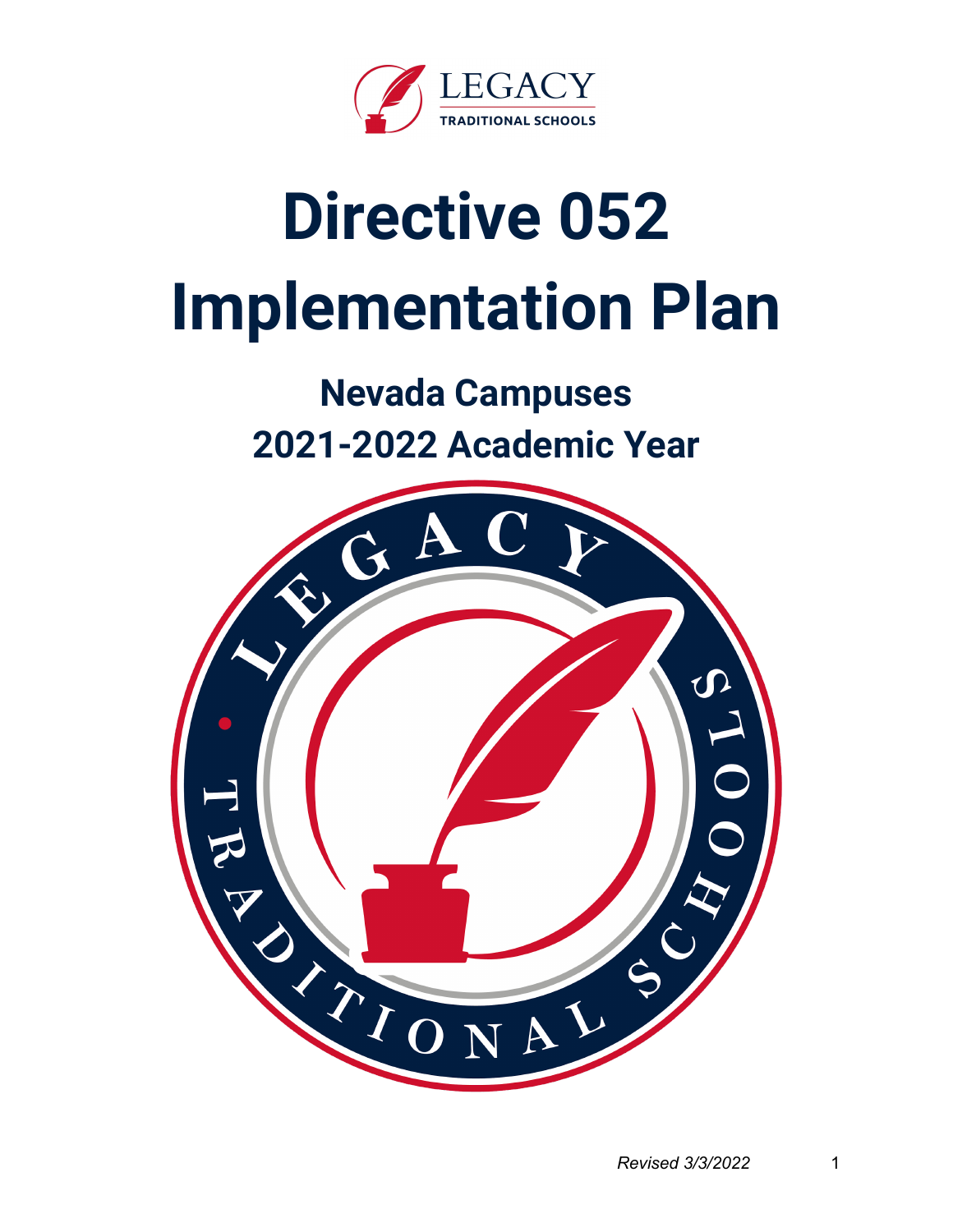

# **Table of Contents**

#### **Mitigation Strategies**

- Face Coverings
- Vaccination
- Physical Distancing
- Cohorting
- Cleaning, Disinfection and Ventilation
- Handwashing/Respiratory Etiquette
- Daily Health Screenings

#### **Testing**

- COVID-19 Testing
- Reporting Positive Cases
- Contact Tracing
- Quarantine

#### **Outbreaks**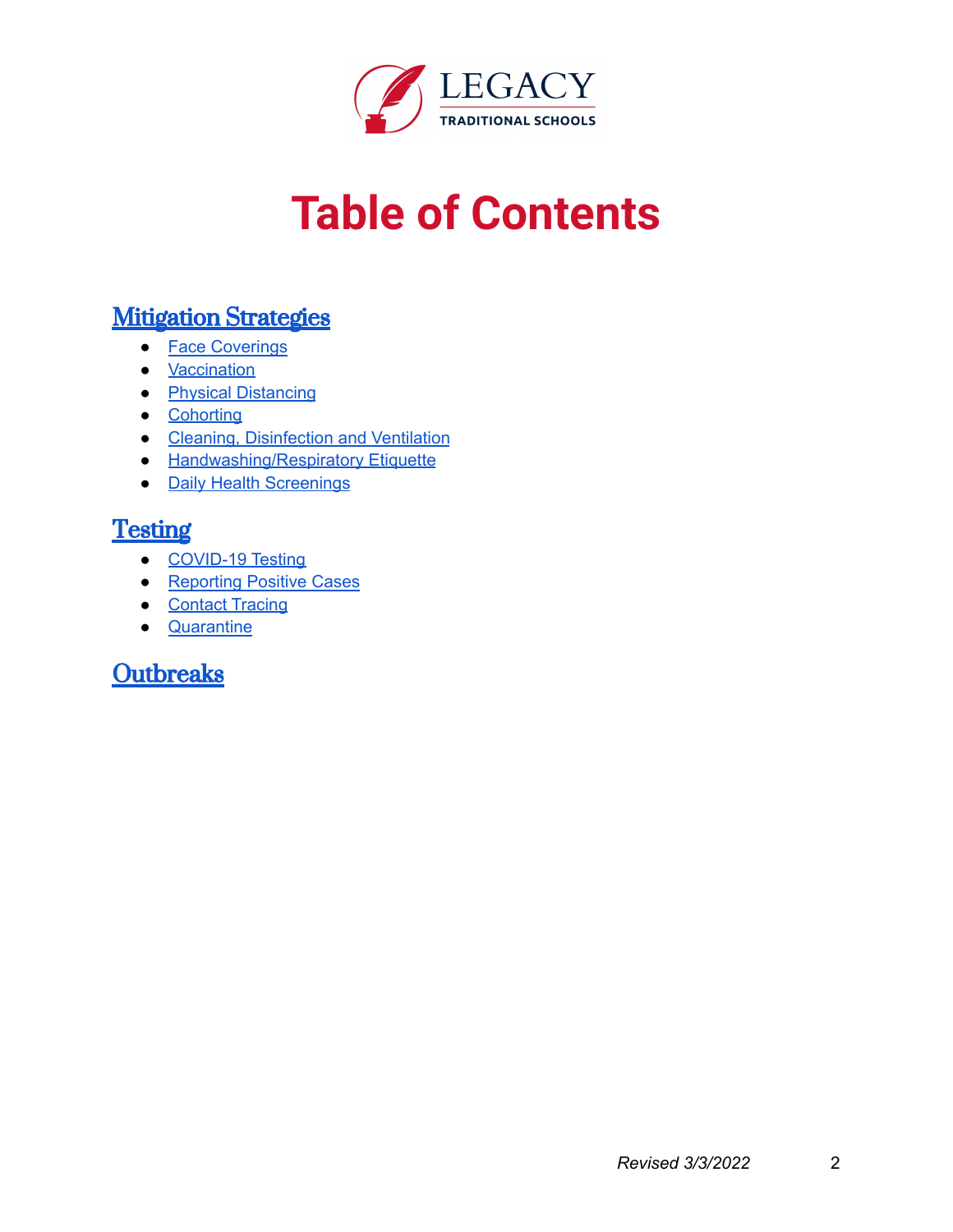

# **Mitigation Strategies**

#### **Face Coverings**

- Face coverings will be optional unless required in alignment with county government or local health authority directives.
	- Face coverings are required in the event of an outbreak as directed by the county health department or charter authority.
	- Previous COVID Case and/or Vaccination Exemption: Students who have had COVID-19 in the past 90 days and have recovered and students who are fully vaccinated are exempt from quarantine so long as they do not currently have symptoms and wear a mask for 10 days following the exposure
	- Students who have tested positive for COVID-19 must wear a mask for 10 days following the positive test.
- Unless otherwise required by the county, the following criteria must be met to return to the school building:
	- Individuals who tested positive for COVID-19
		- At least 5 days since symptoms first appeared (20 days if severely ill or immunocompromised.); and
		- At least 24 hours with no fever without use of fever-reducing medication; and
		- Symptoms (such as cough or shortness of breath) have improved.
		- A well-fitting face mask must be worn for a total of 10 calendar days following the positive test. Individuals who are unable to wear a face mask at school will complete a full 10 day isolation. While testing after 5 days of exposure is recommended, a negative test result is not required to return to school.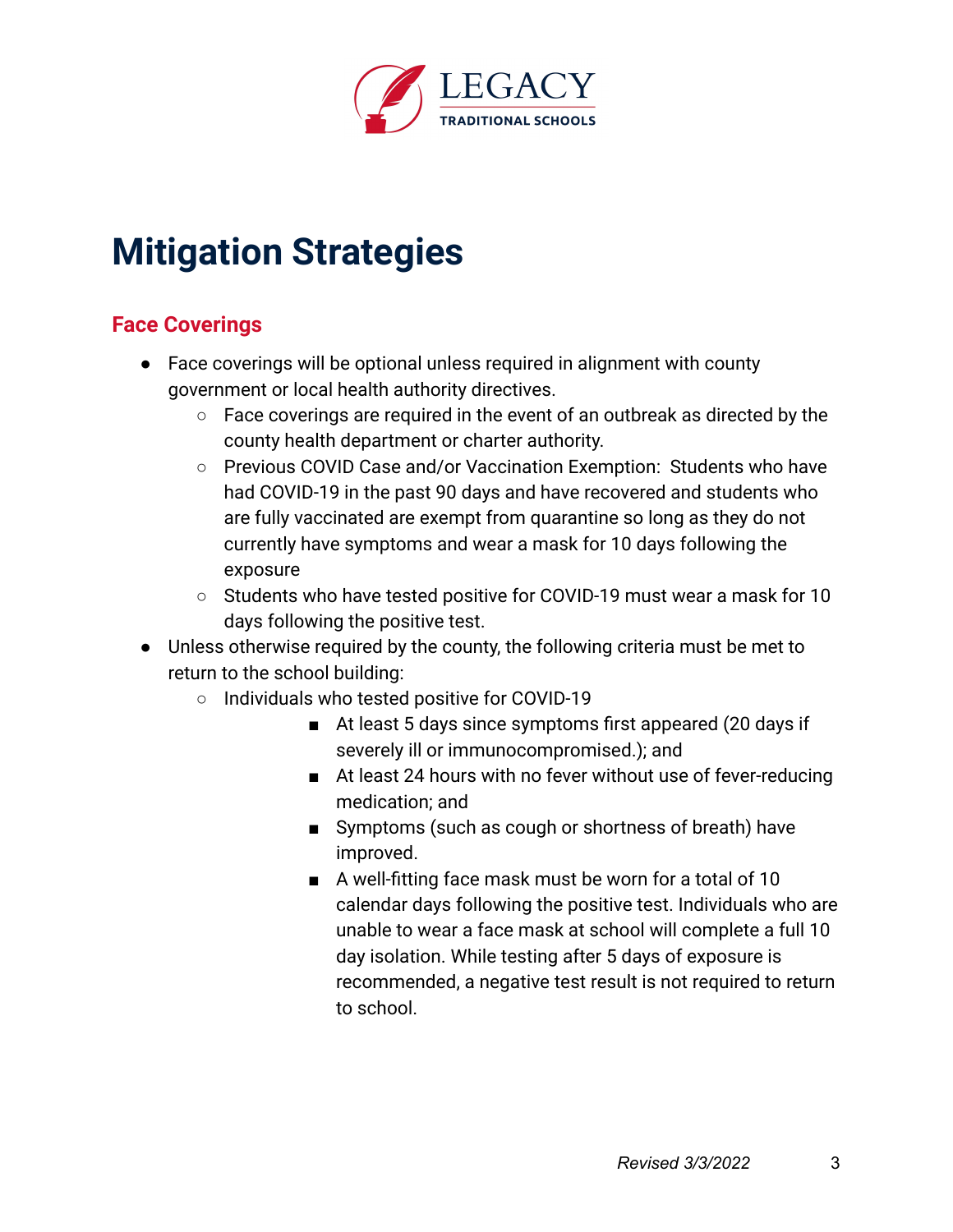

#### **Vaccination**

● Legacy Traditional will continue to share community resources for vaccination in newsletters to students and staff.

#### **Physical Distancing**

- Physical distancing expectations must be adhered to by all staff and students to the extent practicable and feasible.
- Care will be taken to remain 6' apart when possible.

#### **Cohorting**

- Classrooms
	- Desks will remain in rows in a gridlike pattern. Desks should never be grouped or pushed together.
	- Teachers must maintain up-to-date seating charts for all classes.
	- Classroom doors should remain closed throughout the day.
	- Students will not be asked to sit on the floor, in circles or in partners/groups at any time.
	- Students should refrain from touching other students.
	- Students should remain in their seats while in class.
	- Students will not share desk supplies, all supplies sent in will be kept in the student's desk for individual use only.
- Meetings
	- Meetings will be permitted to take place in person with care given to social distancing and other risk mitigation measures.
	- Weekly staff meetings on campus may be held via Google Meet to avoid the gathering of large groups and to maintain social distancing
	- If an in-person meeting of more than 10 people needs to be held, it must be held in an open area with chairs spaced apart to the best extent possible.
	- School administration may decide to hold staff meetings in person or online.
		- Individuals who need accommodations may contact Human Resources.
- **Tutoring**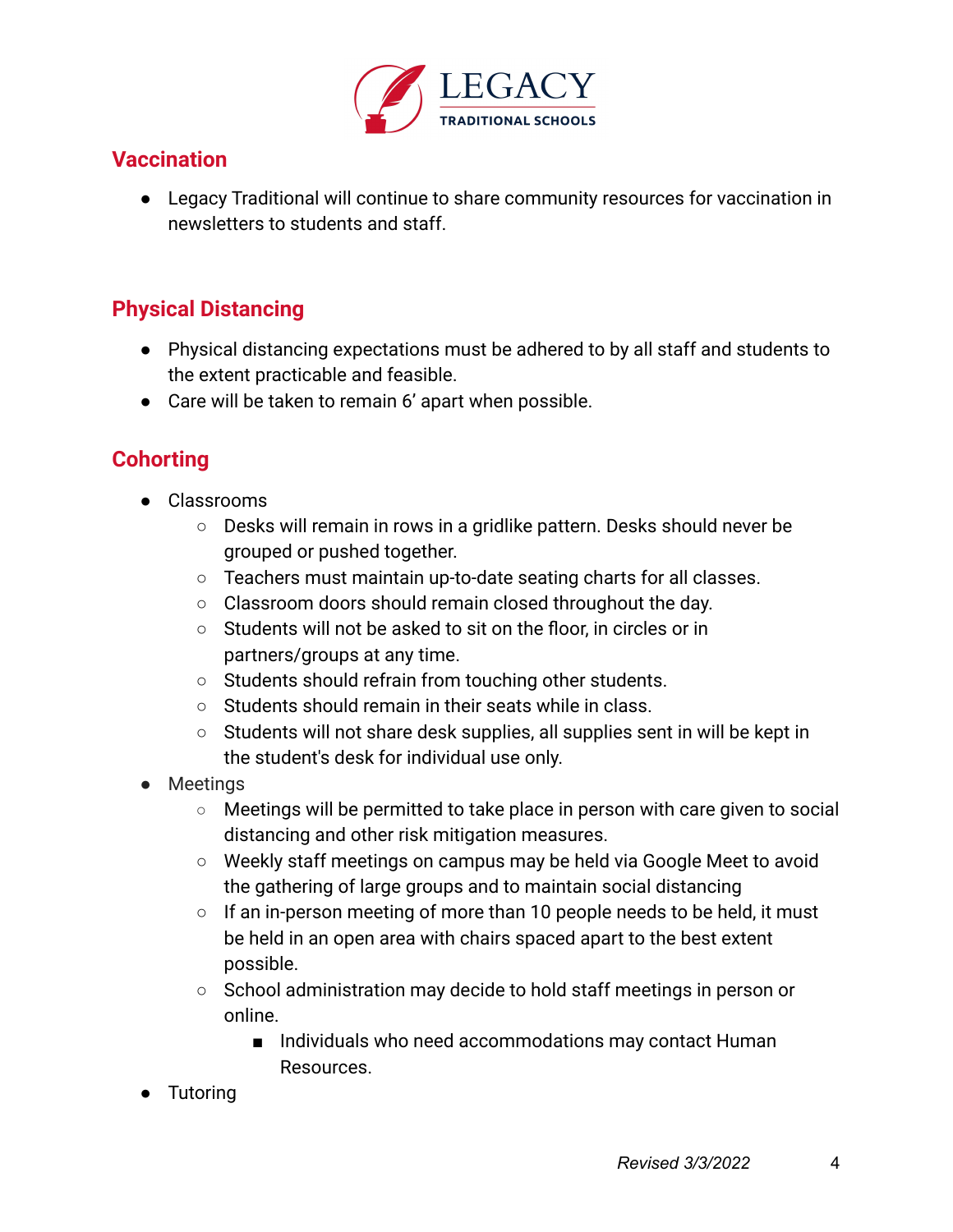

- Teachers will be permitted to tutor any students in need of services. Tutoring will not be limited only to the teacher's cohort of students.
- Seating charts will be required for all tutoring sessions.
- After school sports
	- Only athletes and coaches will be allowed at practices. An exception will be made for individuals serving as approved volunteers.
	- Sports equipment should be cleaned/sanitized after each practice/game.
	- Athletes should use hand sanitizer before and after games and practice, students should bring their own sanitizer.
	- Water and personal athletic equipment will not be shared.
	- Coaches should remind players not to "spit" when participating in outdoor activities.
	- Spectators are asked to adhere to physical distancing when possible.
	- Additional COVID-19 waiver to be signed by all athletes.
	- The school will adhere to all requirements of the NCSAA.
- After school clubs
	- Clubs will resume operation.
	- Virtual and in-person options may be provided at the discretion of the school.
	- Seating charts will be required for all club activities.
- Field trips
	- Postponed until further notice.
	- Teachers may consider virtual or on-campus field trips to enhance learning.
- Musical performances
	- Musical Directors will follow the Musical Performance COVID Guidelines.
	- $\circ$  Plans for musicals will be submitted to site administration no less than 30 days before auditions. Care will be taken to maximize social distancing and minimize direct contact.
	- Auditions and rehearsals will be closed to outside visitors. Approved volunteers will be allowed to attend rehearsals to assist the Director. Spectators will not be allowed at rehearsals.
	- Activities that shall be prohibited due to risk of direct contact include, but are not limited to:
	- Physical contact between cast members including partner dancing
	- Sharing of items between cast members including scripts, props, microphones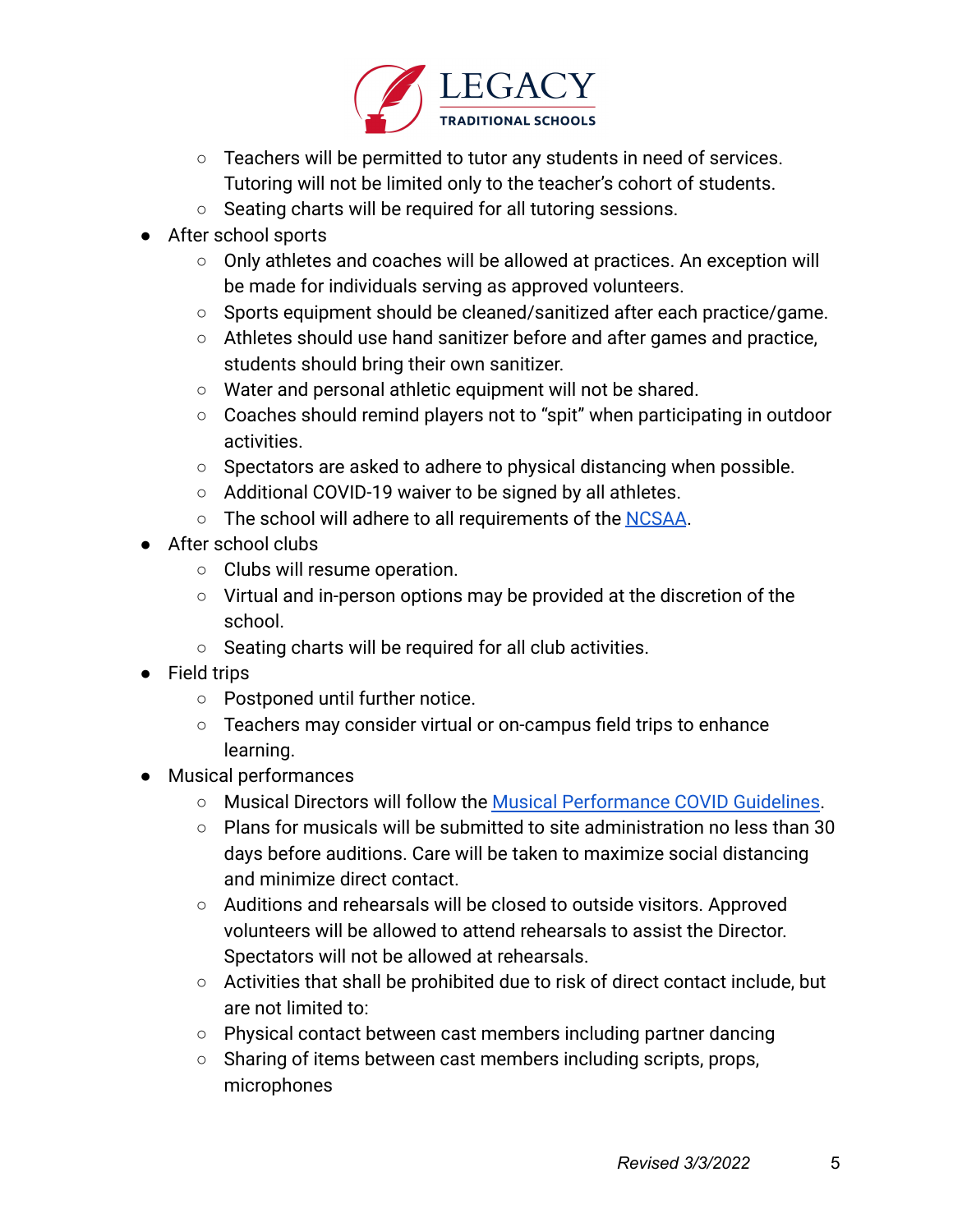

#### **Cleaning, Disinfection and Ventilation**

- The campus Facilities team will oversee cleaning and sanitizing efforts throughout the campus for daily routine cleaning, sanitizing of high touch surfaces, and deep cleaning after large group gatherings.
	- Facilities staff will wear gloves while cleaning/sanitizing and will wash their hands afterwards, using the handwashing and hand sanitizing procedures outlined above.
- Static fog guns may be utilized to expedite the cleaning and sanitizing process for high-touch surfaces.
- If there is a confirmed positive case of COVID-19 within the building the following steps will be undertaken:
	- The Principal will notify the facility manager to advise which locations are impacted. No personal medical information will be disclosed with regard to this communication.
	- The facilities staff will close off areas as directed by the Principal, if permissible.
	- If feasible, open outside doors and windows and use ventilating fans to increase air circulation in the area. Wait 24 hours or as long as practical before beginning cleaning and disinfection.
	- After 24 hours normal daily cleaning and disinfecting should be undertaken.
- Facilities team responsibilities
	- Sanitize high-touch surfaces
		- Use a dual-purpose cleaning solution for high-touch surfaces, which include tables, chairs, countertops, and door handles.
		- Evening custodians will sanitize the entire facility (including all classrooms, floors, sinks, toilets, countertops, desks, chairs, and door handles) each evening.
		- LKC rooms should be cleaned after 6 p.m.
		- Shared playsets and swings will be cleaned using sanitizing spray between each lunch or recess.
	- Food service staff responsibilities
		- Food service staff will clean and disinfect frequently touched surfaces in the kitchen such as workstations, door handles, tables, and countertops on a routine basis.
		- Shared use items will be disinfected after each use. This includes prep tables, computer keyboards, office phones, and calculators.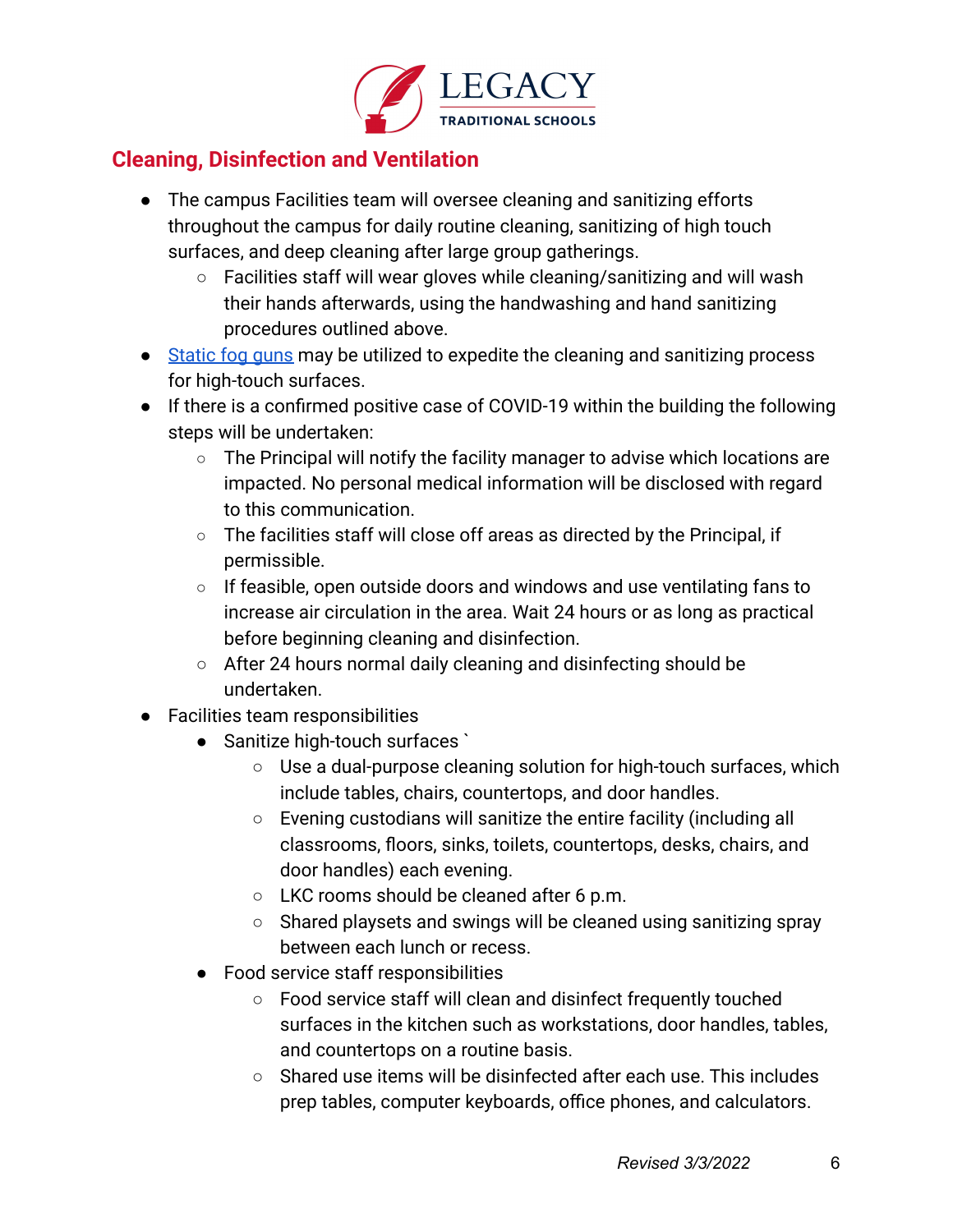

- Food service staff will practice proper hand hygiene by washing hands with hot water for 20 seconds. Key times to clean hands include:
	- Before and after work shifts and when leaving and returning to the kitchen.
	- Before, during, and after preparing food.
	- After putting on, touching, or removing cloth face coverings.
	- Before putting on and taking off disposable gloves when performing food prep.
- Staff responsibilities
	- All Staff: Sanitize assigned computer keyboard and screen daily.
	- All Staff: Wipe down conference rooms with disinfecting wipes or a towel with a cleaning solution after each use throughout the day.
	- Lunch Aides: Sanitize tables and benches between each lunch group.
	- Playground Aides: Assist facilities with sanitizing equipment/balls between each group.
	- Teachers: Sanitize mobile computer carts and computer labs between each use.
	- Health Assistant: Sanitize the Health Office every two hours.
	- All Staff: Clean phones/headsets every two hours.

#### **Handwashing/Respiratory Etiquette**

- Staff and students are required to wash their hands every two hours with warm water for at least 20 seconds.
- Grades K-5 students should wash their hands when entering class each morning, at 9:30 a.m., 11:30 a.m., 1:30 p.m., before and after all special area classes if held outside their classroom, before and after lunch, before and after recess, and before and after leaving class to use the restroom.
- Grades 6-8 students should wash their hands when entering class each morning, before and after lunch, and before and after leaving class to use the restroom. Teachers are expected to facilitate this and ensure it occurs.
- Students leaving class for any outside services should wash hands before and after leaving the classroom.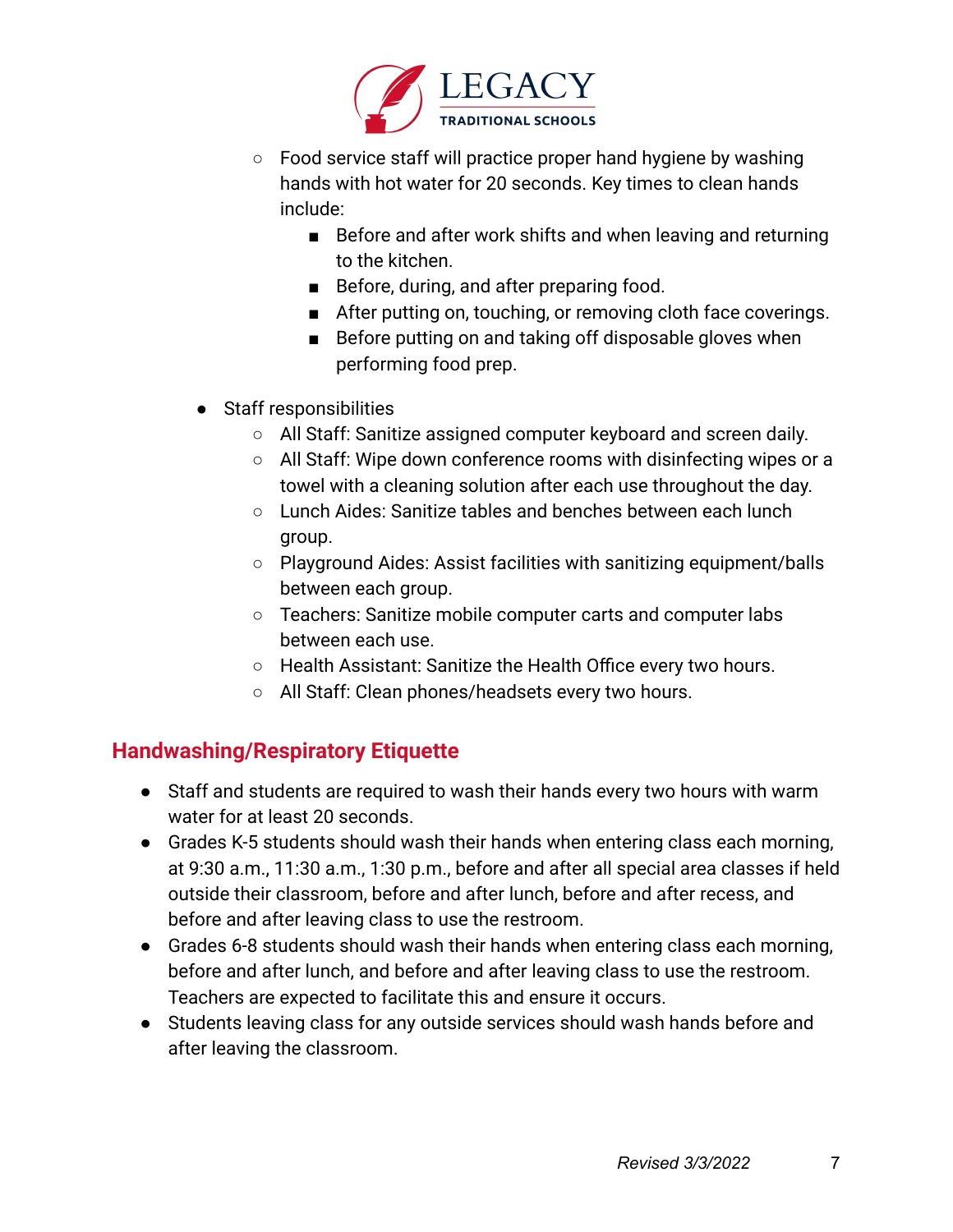

- Hand sanitizer will be available in the office and classrooms to be used throughout the day. Staff and students are encouraged to bring their own sanitizer as well.
- Students and staff are educated and encouraged to cover their mouth and nose when coughing or sneezing with a bent elbow or tissue. Proper hand hygiene must follow.

#### **Daily Health Screenings**

- All staff and students are expected to conduct a self-screening of body temperature and COVID-19-related symptoms prior to reporting to the school building.
- In alignment with CDC guidance, Legacy has identified a body temperature of 100.4 or higher and/or any COVID-19/flu symptoms as criteria to substantiate staff and student absence from school.
- If fever or symptoms are present at the time of self-screening:
	- Staff: Report fever/symptoms to supervisor. In consultation with the supervisor, contact Human Resources to discuss the use of PTO and/or other leave of absence options. Staff should be prepared to present a doctor's note of clearance upon return. Teladoc may be used free of charge for staff.
	- Students: Report fever/symptoms to the Attendance Line.
- If staff or students do not have a thermometer at home, they may report to the Health Office and/or screening staging area (site dependent) when arriving to the campus to have their temperature taken.
- Staff and students are encouraged to stay home when ill.

# **Testing**

#### **COVID-19 Testing**

- Legacy Traditional Schools currently do not conduct school-based testing.
- Students and staff experiencing symptoms associated with COVID-19 will be sent home and advised to seek COVID-19 testing in the community.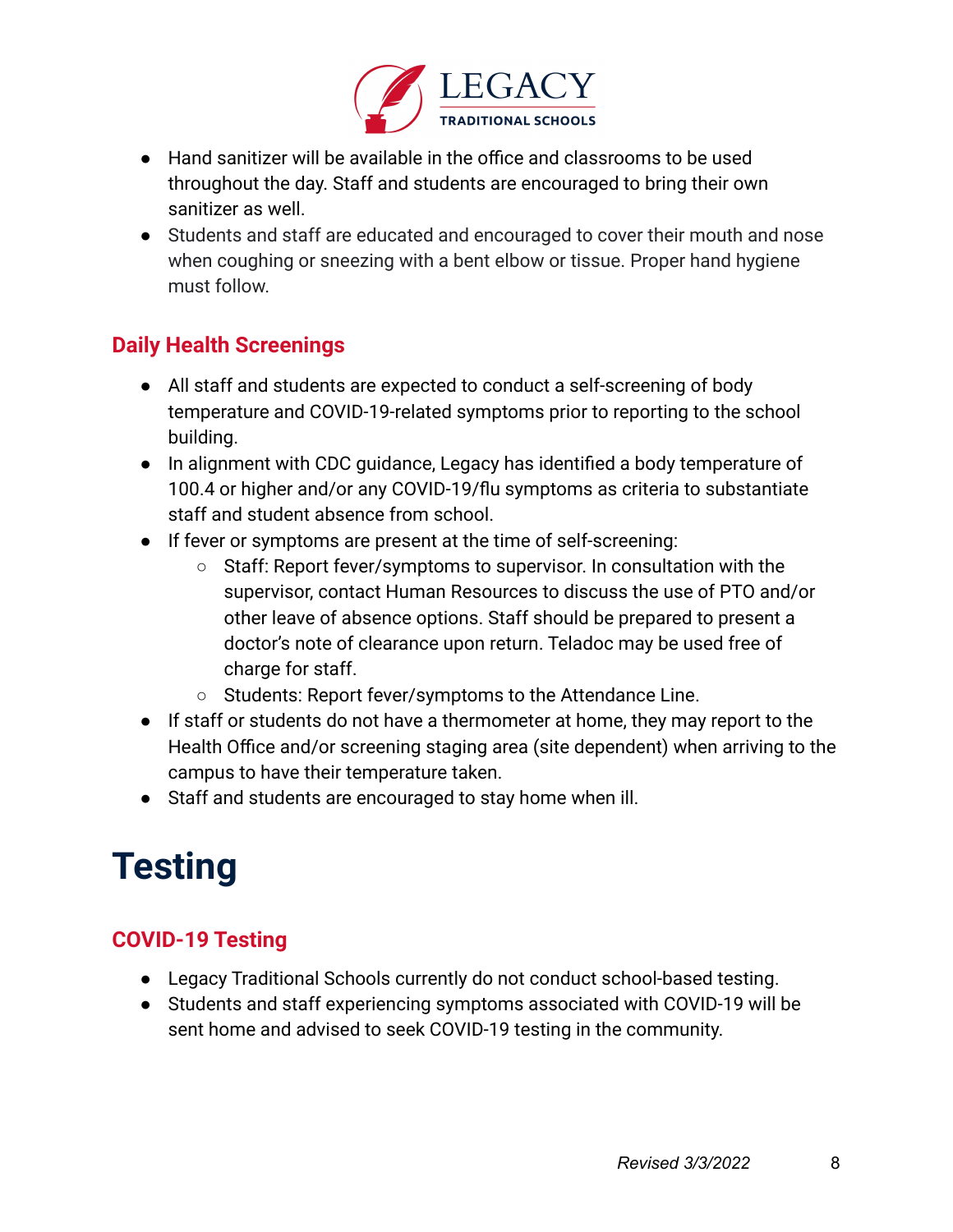

#### **Reporting Positive Cases**

- The Southern Nevada Health District only requires a phone call to report the positive case. There are no written reports that are required to be submitted.
- The State Public Charter School Authority (SPCSA) requires a phone call to notify them of positive cases.
	- The single point of contact will call Danny Peltier at the SPCSA to relay the details of the positive case.
		- Phone: 775-687-9178
		- Email: dpeltier@spcsa.nv.gov

#### **Contact Tracing**

- When there is a laboratory-confirmed case of COVID-19, the school will conduct contact tracing.
- Close Contacts: Individuals who were in contact with the positive individual within 6 feet for 15 cumulative minutes up to 48 hours (or as defined by the county) or had direct contact before the individual tested positive and/or began experiencing symptoms will be identified as close contacts.
- Quarantine for Close Contacts: Close contacts must quarantine after exposure to someone who is positive for COVID-19. Quarantine periods vary per county health department requirements. Legacy will observe the requirements of the Southern Nevada Health District.
- If there is a confirmed positive case of COVID-19, the school will issue a notification to the parents of students who have affiliation to the individual who tested positive in alignment with county and state health regulations, FERPA, and any other applicable privacy law or regulations.

#### **Quarantine**

- Students will be required to stay home from school after testing positive for COVID-19, exhibiting symptoms of COVID-19, or having close contact with someone who tested positive for COVID-19.
	- Affected individuals may return to the school building when quarantine/isolation requirements of the local county health department have been satisfied.
	- Unless otherwise required by the county, the following criteria must be met to return to the school building: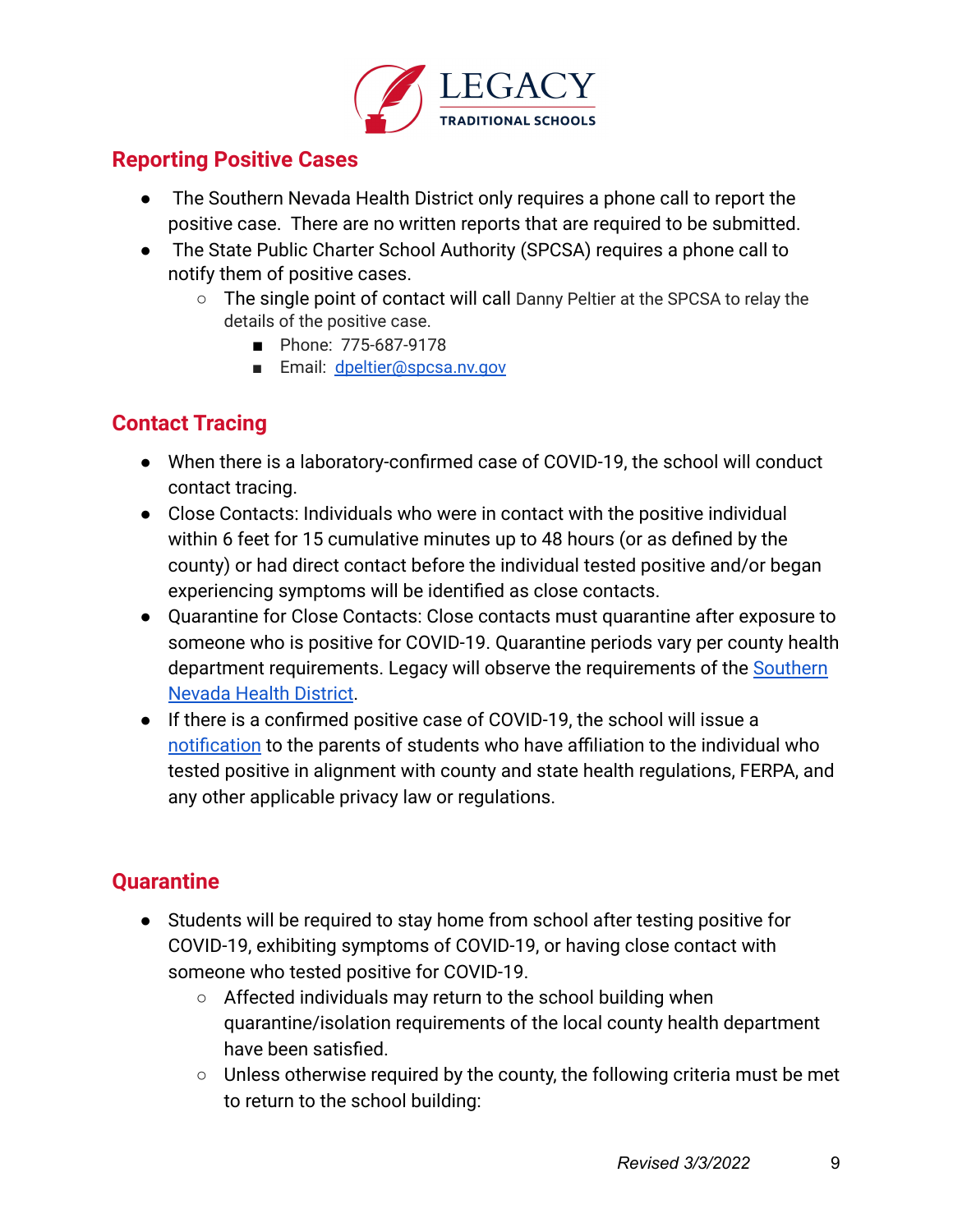

- Individuals who tested positive for COVID-19
	- At least 5 days since symptoms first appeared (20 days if severely ill or immunocompromised.); and
	- At least 24 hours with no fever without use of fever-reducing medication; and
	- Symptoms (such as cough or shortness of breath) have improved.
	- A well-fitting face mask must be worn at school for an additional 5 days after returning to school. Individuals who are unable to wear a face mask at school will complete a full 10 day isolation.
- Individuals who experienced symptoms of COVID-19
	- At least 5 days have passed since the onset of symptoms, followed by masking at school for an additional 5 days; or
	- A negative COVID-19 test result has been obtained; and
	- At least 24 hours fever-free without use of fever-reducing medication; and
	- Symptoms (such as cough or shortness of breath) have improved.
- Individuals who have been identified as close contacts of someone who tested positive for COVID-19 (including a household close contact)
	- 5 days have passed since last exposure for individuals who have been exposed and are asymptomatic, with masking at school for an additional 5 days
- $\circ$  These requirements will be updated in alignment with county requirements.
- As essential employees, staff members are exempt from the 5-day quarantine after exposure, unless experiencing symptoms.
- In alignment with county requirements, face coverings may be required for a period of time after exposure or positive COVID test results. Legacy will comply with face covering requirements of the county. If county guidelines change for isolation periods, we will follow the current guidelines.